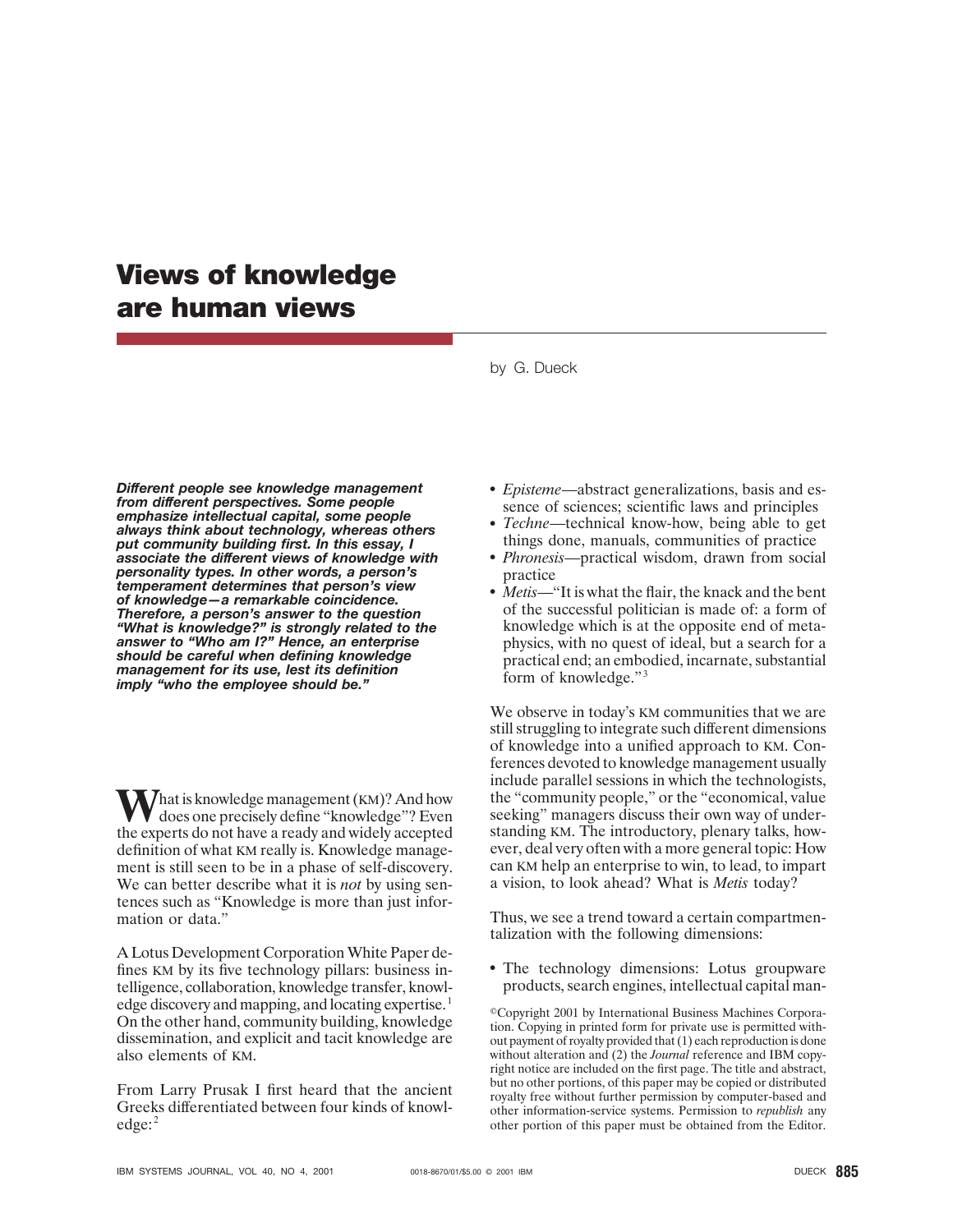agement (ICM) databases, and capture technologies are all intended to solve the KM problem technologically (the motto is: "Let's have the finest technology").

- The organizational or "logistical" dimension: How is knowledge captured, managed, stored, disseminated, replicated, and reused? What are the recipes, manuals, and processes for managing knowledge effectively in order to harvest economical value (motto: "Let's create the utmost economic value from our knowledge assets")?
- The social dimension: Emphasis is on sharing of knowledge between people, building communities of knowledge workers, sharing personal experiences, building effective (and socially satisfying) networks of people, establishing corporate culture, coaching, mentoring (motto: "Let's share knowledge as with friends we trust").

In discussions on KM most people tend to overvalue one single aspect of knowledge, while downplaying all the other dimensions. Following are some typical (paraphrased) comments from attendees of the KM conference in Reference 2:

- I saw several new exciting technologies I wish I knew about sooner. I got some of them on a CD. I am really excited and can hardly wait to go back to my office and try them out.
- For the real management of knowledge we need accepted definitions and processes. Discussions, innovations, and technologies are one thing, getting it done another. We need recipes and manuals on how to do KM. I am really concerned about this excessive debating. Without a doubt, execution is everything.
- The opportunity to network is the most valuable component of this conference. I met here many new people with common interests.

Many experts feel that we have "only" to integrate these different views of KM into a common framework. This essay is intended as a wake-up call. It identifies a factor that plays a critical role in the discussion and that has been neglected so far: the role of the personality type in adopting a point of view toward KM.

Let me explain. Two million Americans undergo testing every year in order to find out their Myers Briggs Type Indicator  $(MBTI)^4$  or their Keirsey<sup>5</sup> temperament. These tests are based on the theory of psychological types originally introduced by C. G. Jung in the beginning of the 1920s. Although there are

many similar tests, many psychologists view these tests as only relevant to traits or dimensions of character. For this essay I selected the most frequently used test, the Keirsey temperament test, which is freely available on the Web. $<sup>6</sup>$  (I do not think that</sup> the choice of the test has great influence on the major points I make in this essay.) According to Keir-

> **A person's temperament plays a critical role in how that person defines KM.**

sey there are four different temperaments: the Corporate Guardian, the Utilitarian Artisan, the Cooperative Idealist, and the Utilitarian Rational.

- *Corporate Guardians* are caretakers, caregivers, and savers. They display a parental attitude, hope for a better world, are eager to gain status through hard work, and are inclined to be responsible and loyal. Their highest goal is to become an executive. They excel in teaching and management. Keirsey attributes "logistical intelligence" to Guardians.
- *Utilitarian Artisans* love work as play. They are interested in work as clever and fun activity rather than in its goals. They are afraid to be bored. They like to be bold, brave, adaptive, and impulsive. They hate hierarchies and bureaucracy. Their highest goal is to be a virtuoso. They can mobilize what it takes to achieve virtuosity: hours of concentrated effort. Keirsey attributes "tactical intelligence" to the Artisans.
- *Cooperative Idealists* are in search of the self, are people-centered and relations-centered. They long for a perfectly unique identity, fear being lost in a crowd. They value authenticity, hate masks and role playing, and are passionate in the pursuit of creative action toward a vision of perfection. They are future-oriented and long for a unique and accomplished personality. Keirsey attributes "diplomatic intelligence" to the Idealists.
- *Utilitarian Rationals* focus on competence, repertoire, and the need to improve every day. They do not have a strong interest in actions as such, but work under a stringent self-imposed standard of excellence, and they live for their work: work is work, play is work, fun is work. They often communicate at a level of abstraction others might find unintelligible and they tend to put work aside when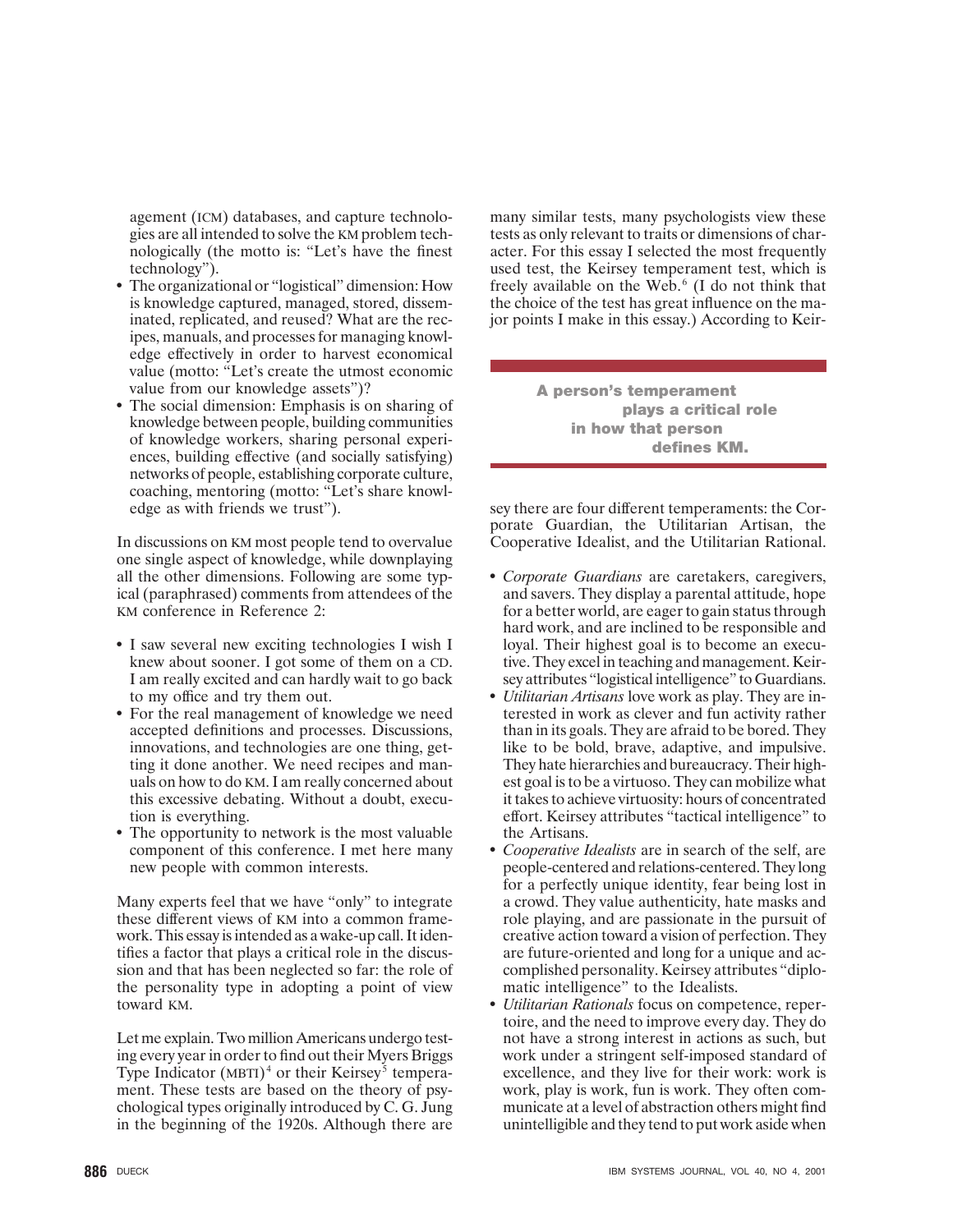the real challenge has been mastered. They have no function-lust<sup> $\bar{5}$ </sup> like the Artisans and they are not always sensitive to the complexities of interpersonal relations. They are science and technology people, and possess "strategical intelligence."

In order to understand knowledge management, it is necessary, I think, to imagine how persons of these temperaments might describe what KM is about.

- *Corporate Guardian*: "First of all, we have to define what KM is. It is not necessary to implement processes to find the truth. We just need a notion of KM that is useful in practice. It must emphasize the need to manage knowledge in a way that allows us to reuse knowledge for the benefit of our organization. We have to capture and harvest all useful knowledge. We have to be concerned with security in order to ensure that no knowledge is lost. KM standards and participation in standardization processes are a must. The management will communicate in a standard way to all the employees. KM processes will enable the company to act as a whole. Everyone uses the same terminology, speaks the same language, and the enterprise speaks with one voice to its customers. KM makes the company a team and a unified force" (see the *Techne* interpretation of knowledge given earlier).
- *Utilitarian Artisan*: "I am learning from my master. I need the knowledge in my body and in my fingertips. I watch excellence at work. I try to sense the excellence in masterpieces. My own work will ultimately be performed by my expert hand. I do not need knowledge management at all. I need just the master. You know what I mean? Maybe you'll say it's coaching or mentoring. It's not. It's the master" (*Phronesis*).
- *Cooperative Idealist*: "In our world of matrix organizations, we see that projects and organizational structures are coming and going. The processes are in a continuous process of change. The only stable element is each individual's personal network. You have to be a member in well-established communities of colleagues and friends. You have to join a great world of sharing and caring, a world of satisfying personal interrelationships. The new mantras at work are now *trust* and *interdependence*. We need KM to reach everyone and to form communities. We need the tools, of course, but we also need people, because each community needs a leader who is the very heart of it. That's all."
- *Utilitarian Rational*: "I know 95 percent, say, of everything within my field of expertise. The hard problem is to know virtually all of it. I need a lot

of search technology to find what I still don't know. I need databases to have easy access to them. I hate educational surveys and "soft" psychological knowledge. I hate one-day courses that promise you will be able to understand another universe. I hate all the trivial manual-style recipe books written by clerks. I hate all educational efforts toward standardization. I am a guru. The standard is the antithesis of the outstanding. If management requires my buying into standards, this amounts to coercion (*Episteme*).

The conclusion is rather obvious. Although people are different, the same persons are not always aware of these differences. Thus, when discussing the notion of KM they tend to consider their own way of viewing KM as the only way to view it. This leads one to adopt the attitude that says "Please be like me. My way is the only way." When a person of one temperament tries to convert a person of a different temperament to his or her way of thinking, this amounts to undertaking a Pygmalion project, as Keirsey calls it. Although Mr. Higgins may succeed in turning Eliza into a Fair Lady, a Utilitarian Rational cannot be changed into a Guardian or vice versa.

Statistics show that at large American companies somewhat more than 60 percent of the executives are Guardians. At IBM Global Services we asked *all* of our 105 Certified Architects (gurus, say) and about 200 new hires to take the test at the Keirsey site. <sup>6</sup> Somewhat more than 40 percent of these individuals are Utilitarian Rationals and another 20 to 25 percent are Cooperative Idealists. These two types seem to dominate the sectors of science, computer manufacturing, and computer services. The rest of the employees are mainly Guardians. This statistic differs very much from the population at large. Keirsey estimates that in the total population, three of eight people are Guardians, three of eight are Artisans, one of eight is an Idealist, one of eight is a Rational.<sup>5</sup>

If KM practices are to be established in a large company, it is likely that the corporate management ("Guardians") will try to establish the use of definitions, standards, and standard tools across the corporation. It will talk about best practices, reuse, and standards for certification. On the other side, some professionals will resist those attempts, because the discussion about the "right" KM approach involves the core values of the different temperaments.